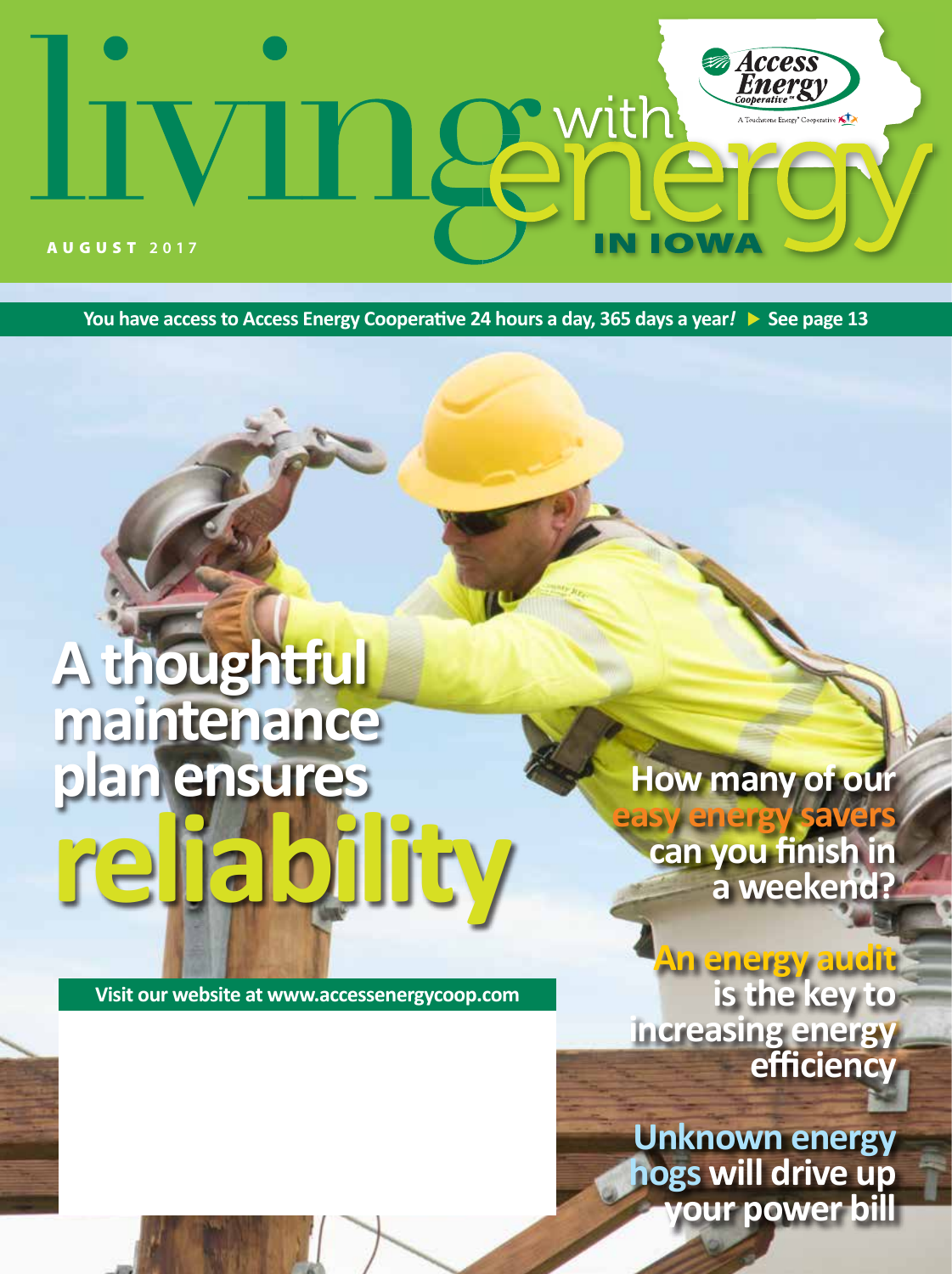### **ACCESS ENERGY COOPERATIVE NEWS**

#### **UPCOMING EVENTS**



- **Aug. 10-20 Visit Touchstone Energy® Cooperatives of Iowa in the Bruce L. Rastetter 4-H Exhibits Building at the Iowa State Fair**
- **Aug. 24 Blood Drive at the Access Energy Cooperative office. Call 319-385-1577 for info.**

### **OFFICE CLOSING**

**The Access Energy Cooperative office will be closed Sept. 4 for Labor Day. You can reach our office 24 hours a day, 7 days a week for answers to billing and account questions, paying your bill and service interruptions by calling 866-242-4232.**

### **Have a safe and happy holiday***!*



*Access Energy Cooperative is dedicated to exceeding members' expectations for safe, reliable and efficient service, while being a good citizen in our communities.*

**Office:** Access Energy Cooperative 1800 W. Washington St., P.O. Box 440 Mount Pleasant, Iowa 52641 **Phone:** 319-385-1577 or 866-242-4232 **Fax:** 319-385-6873

**Call Before You Dig (Iowa One Call):** 800-292-8989 **Website:** www.accessenergycoop.com

**Facebook:** facebook.com/AccessEnergyCoop **Twitter:** twitter.com/AccessEnergyC **E-mail:** contactus@accessenergycoop.com **Office Hours:** Monday-Thursday, 7 a.m.-4:30 p.m. Friday, 7 a.m.-3:30 p.m. Closed Saturday, Sunday and holidays

Payments can be placed in dropbox under flag pole. Visa and MasterCard accepted.

**General Manager/CEO:** Kevin Wheeler **Editor:** Kimberly Davis **Assistant Editor:** Cherity Wibben **Officers and Directors:**

| Jerry Barker             | District 2 | President             |
|--------------------------|------------|-----------------------|
| <b>Fred Hickenbottom</b> | District 1 | <b>Vice President</b> |
| David Hollingsworth      | District 1 | Secretary             |
| Marvin Newton            | District 3 | Treasurer             |
| Joseph Heckethorn        | District 1 | Director              |
| Larry White              | District 2 | Director              |
| Robert Smith             | District 2 | Director              |
| Marvin Holtkamp          | District 3 | Director              |
| <b>Victor Pierrot</b>    | District 3 | Director              |
|                          |            |                       |

This institution is an equal opportunity provider.

### **LOCAL PERSPECTIVE**

### **Member engagement saved the cooperative**

### **BY KEVIN WHEELER**

Access Energy Cooperative is a member-owned, member-governed cooperative. When the co-op was

founded back in 1938, members of the community knew that we were a locally owned business – likely because they, or someone they knew, played a part in helping found the cooperative. Over time – as the novelty of receiving electricity waned – the

founders passed on and new people moved into the community, viewing the electric co-op like any other energy provider.

But we're different – and the key to that difference is you, the memberowner of our cooperative. Without your support and commitment, we wouldn't exist. For many years, people had no choice of which company provided them with the electricity they so greatly depended upon, but today the electric utility industry is changing.

Research proves that when people own something they treat it differently, which is why we encourage Access Energy Cooperative members to act like an owner rather than a customer. As a memberowner, you play a critical role in our success. Each year, if our revenue exceeds our expenses (which, of



course, is always our goal), a certain percentage is allocated back to you – because you're a member-owner of

the cooperative.

With that ownership comes certain rights, like the opportunity to seek election to serve on the board of directors. If that seems like too big a commitment, we still want and need you to participate by voting in the annual

director elections.

We welcome your advice and counsel as we continually look for innovative ways to help you use energy efficiently and in a costeffective manner. While electric power is the commodity that your co-op sells, the real power is that together, we empower this local community. When people feel empowered, they accomplish great things.

True, the world is different today than it was in 1938 when Access Energy Cooperative was founded, but our mission of serving you and our community is constant. Working together with your active, inspired engagement, we can continue to accomplish great things.  $\ddot{\mathcal{F}}$ 

Kevin Wheeler is the general manager/ CEO of Access Energy Cooperative.

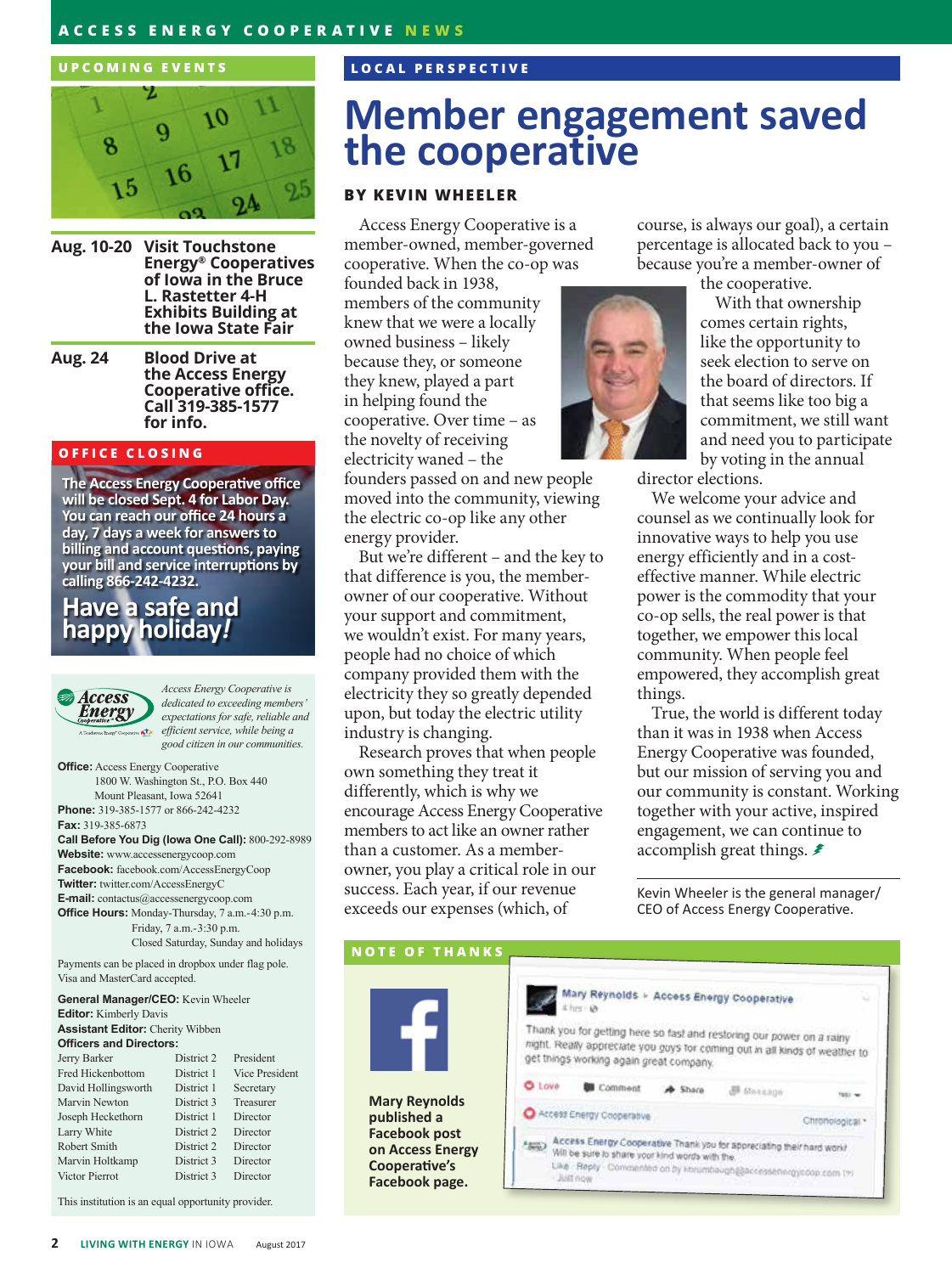# **Practice safety with gasoline-dispensing facilities near electrical equipment**

One of the most common safety violations found near electricity lines is the location of gasoline dispensing facilities on farmsteads, in relation to the meter pole or farm buildings. The National Electrical Code shows the requirements your farm wiring system

should follow. One section of the wiring code covers the requirements for electrical equipment and wiring for all voltages in locations where fire or explosion hazards may exist due to flammable gases or vapors, flammable liquids and other volatile materials.



### The National Electric Safety Code (NESC) outlines the standards that the utility follows. Because of the hazard that exists in the vicinity of gasoline dispensing facilities, and especially the hazard to Access Energy Cooperative personnel wherever there's a possibility of electric sparks or arcing igniting flammable vapors, the NESC suggests that electric utilities not permit the installation of meter poles or service entrances within 20 feet of a gasoline dispensing barrel or tank – or within 3 feet of any point that could be reached by a gasoline dispensing nozzle. In addition, it's recommended that existing installations with less than the required clearances be modified to provide the required clearances.

For Access Energy Cooperative to change the location of existing meter poles would be quite costly. Therefore, we ask members to check to make sure their gasoline dispensing facilities are located 20 feet from the meter pole. The end of the dispensing nozzle should not be within 3 feet of the meter pole. If Access Energy Cooperative discovers that there's a violation of this requirement near our equipment, we have no choice but to disconnect the electric service at the site until the hazard is corrected.

In addition to these location requirements, please make sure your gasoline dispensing facilities are electrically bonded to the electrical ground of the farm wiring system. Install a ground rod at your gasoline tank and connect the tank to the ground rod and to the farm wiring ground.  $\blacktriangleright$ 

### **EDITOR'S CHOICE CONTEST**

### **You could win a houseful of LED lightbulbs***!*

If you're the lucky, randomly chosen winner at one of Iowa's electric cooperatives this month, we'll send you approximately \$150 worth of LED lightbulbs of your choice. Check the contest rules and complete the entry form at the *Living with Energy in Iowa* website (www.livingwithenergyiniowa.com) no later than Aug. 31, 2017. *₹* 

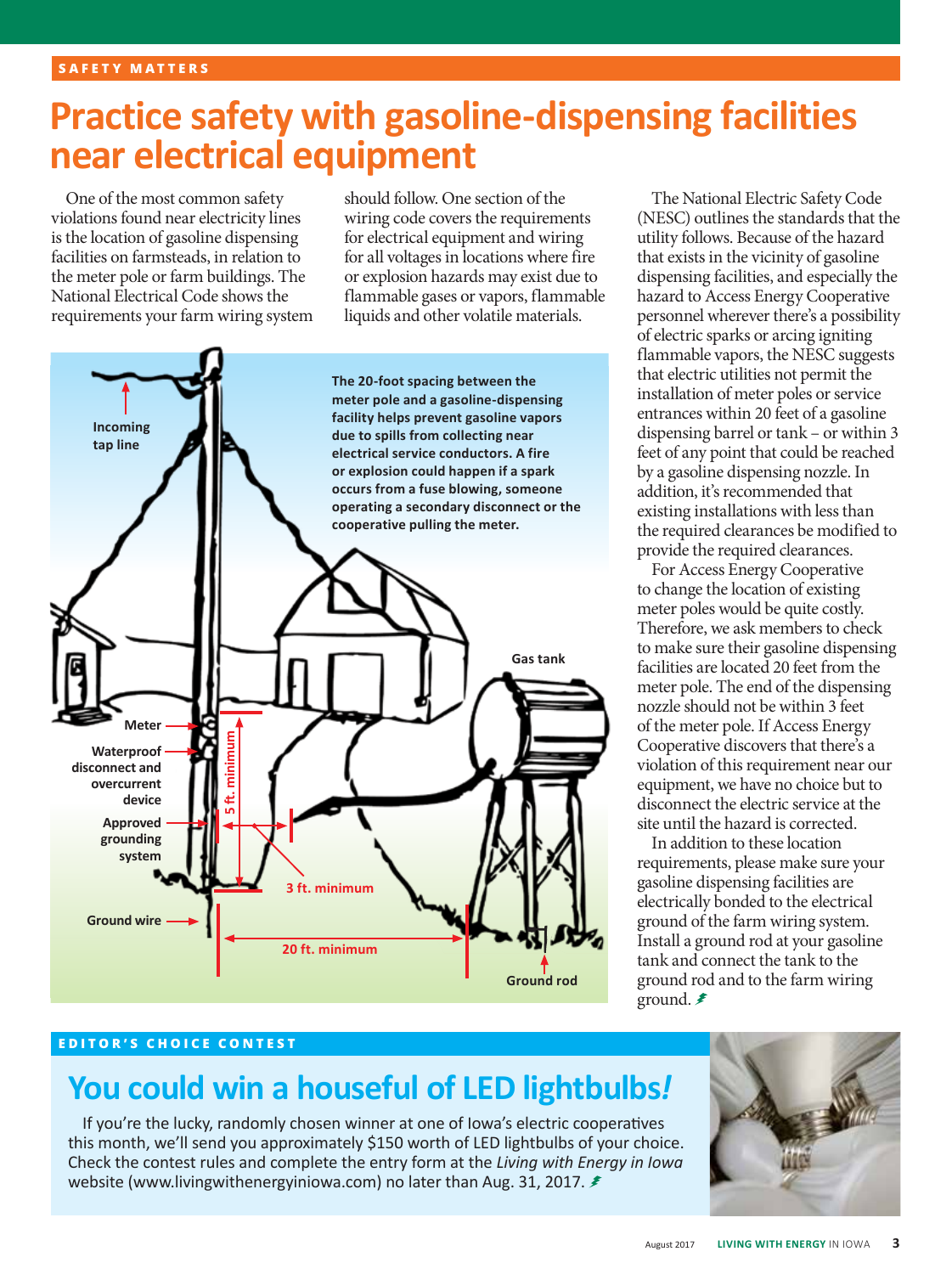#### **HOW YOUR CO-OP WORKS**

# **We respect your privacy and confidentiality**

At Access Energy Cooperative, we recognize that a key element of the member/cooperative relationship is the trust that you place in us to respect the privacy and confidentiality of your personal information. As we continue our commitment to improving and expanding our services and delivery channels – and providing you with the highest quality of service – we recognize our customers' needs and desires to preserve your privacy and confidentiality. While personal information about you is fundamental to our ability to efficiently provide you with quality service, your privacy is also very important to us.

### **The information we collect**

Access Energy Cooperative will receive and retain information about customers through:

- Information we receive from you on applications or other forms;
- **Information about your** transactions with us, our affiliates or others; and
- Information we receive from a consumer-reporting agency.

### **The way we use information**

Access Energy Cooperative will use a collection of nonpublic personal information that's necessary to maintain and administer financial

services. This information will not be shared with outside parties, unless:

- п The information is provided to help complete a customer initiated transaction (such as reporting agencies, document processing companies, etc.);
- $\blacksquare$  The customer has requested it;
- $\blacksquare$  The disclosure is required by law (e.g., subpoena, investigation of fraudulent activity, etc.); or
- $\blacksquare$  The disclosure is required by banking regulation (e.g., Fair Lending Reporting Act or Home Mortgage Disclosure Act).

When customer information is provided to any of the third parties mentioned above, that third party must agree to adhere to privacy principles that provide for keeping such information confidential.

### **Limiting employee access to information**

Access Energy Cooperative limits employee access to customer information to those with a business reason for knowing such information. All employees are educated on the importance of confidentiality and customer privacy. Any employee that violates the financial privacy of our customers will be subject to appropriate disciplinary measures and possible termination.

### **Information protection via established security procedures**

Appropriate physical, electronic and managerial procedures to safeguard and secure information are put in place to prevent unauthorized access, maintain data accuracy and to ensure the correct use of information.

### **Maintaining accurate info**

Access Energy Cooperative has established procedures so that our customers' financial information is accurate, current and complete in accordance with reasonable commercial standards. Requests to correct inaccurate information in a timely manner will be responded to in a timely manner.

### **Questions?**

We at Access Energy Cooperative value every one of our customer relationships. We want you to understand how we use the information you provide us and our commitment to ensuring your personal privacy. If you have any questions about how Access Energy Cooperative protects your confidential information, please contact us at our office: 319-385-1577 or toll-free at 866-242-4232.

### **SAVING ENERGY**

### **An energy audit is the key to increasing energy efficiency**

At Access Energy Cooperative, we believe in arming you with as much information as we can to help you save on your electric bill. An energy audit is an ideal resource for increasing efficiency and reducing energy consumption, because you'll find out how much energy you use – and why.

Our energy experts will come to your home and use a blower door test *(right)* – in addition to thermal imaging to find the places where air is escaping and even crawling into your crawlspace to look for duct leaks. We'll find inefficient

appliances, and talk with your family about costly energy behaviors.

Some residential members have been able to shave hundreds of dollars off their bills over the course of a year by changing their habits, making improvements and upgrading appliances. We even have rebates to help you make some of the improvements recommended by the energy audit.

The types of energy efficiency improvements we suggest will vary, depending on the building and specific conditions. For example,



the advice offered to members living in a classic old farmhouse could differ greatly from guidance given to members living in a new home.

To schedule an energy audit, or for more details, please call the office at 319-385-1577 or 866-242-4232.